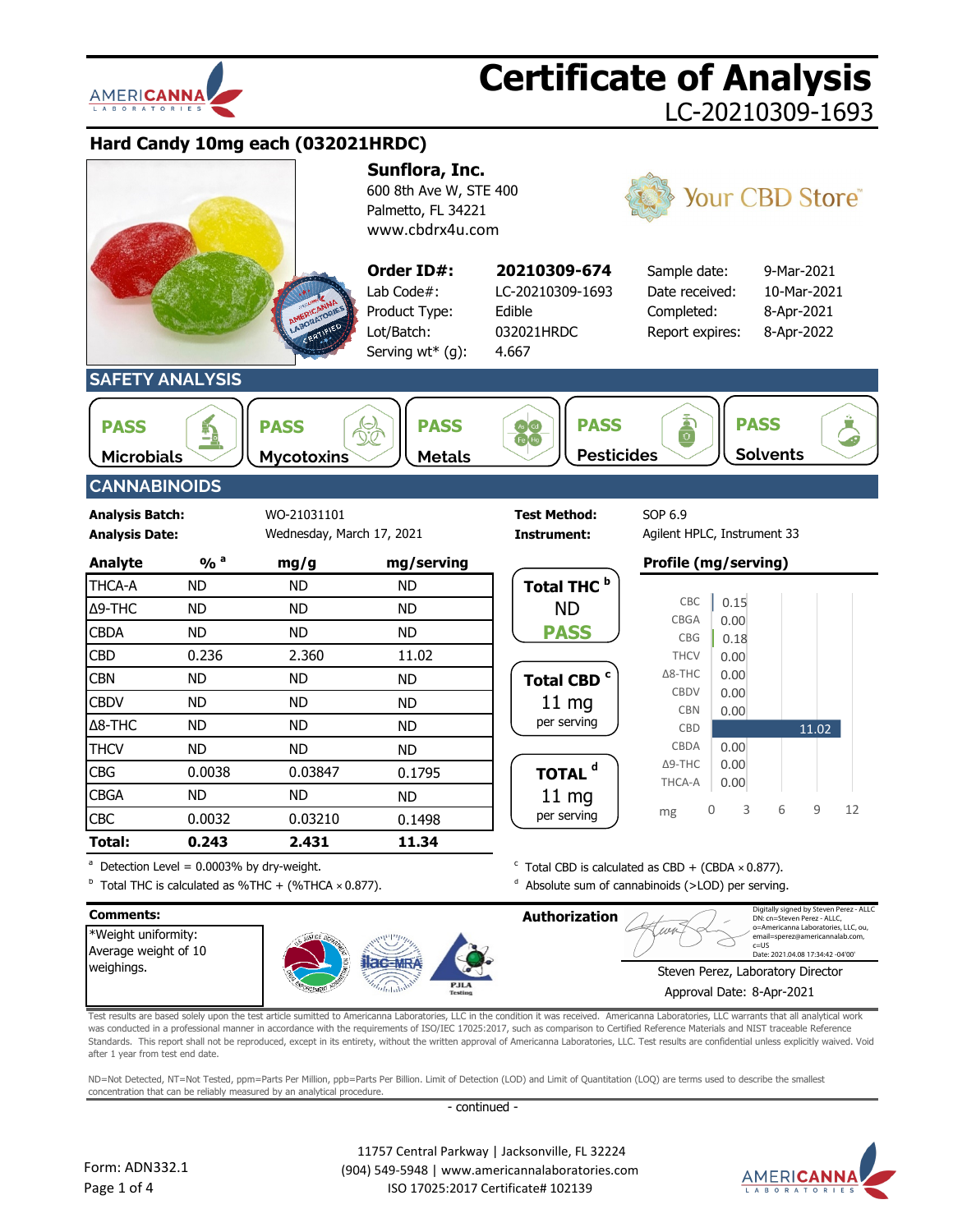

# **Hard Candy 10mg each (032021HRDC)**



**Sunflora, Inc.** 600 8th Ave W, STE 400 Palmetto, FL 34221 [www.cbdrx4u.com](http://www.cbdrx4u.com/)

**Order ID#:** Lab Code $#$ : Product Type: Lot/Batch: Serving wt\* (g):



**20210309-674** Sample date: 9-Mar-2021 Date received: 10-Mar-2021 Completed: 8-Apr-2021 Report expires: 8-Apr-2022

# **MICROBIAL CONTAMINANTS**

| <b>Analysis Batch:</b><br><b>Analysis Date:</b> | WO-21032303<br>Friday, March 26, 2021   |               | <b>Test Method:</b><br>Instrument: | SOP 6.11<br>Agilent AriaMX, Instrument 38  |            |
|-------------------------------------------------|-----------------------------------------|---------------|------------------------------------|--------------------------------------------|------------|
| <b>Test</b>                                     |                                         | <b>Report</b> | <b>Result</b>                      | <b>Specification</b>                       | Unit       |
| Shiga toxin-producing E.coli (STEC)             |                                         | Pass          | Absent                             | Report                                     | per 1 gram |
| Salmonella                                      |                                         | Pass          | Absent                             | Report                                     | per 1 gram |
| Listeria                                        |                                         | Pass          | Absent                             | Report                                     | per 1 gram |
| <b>MYCOTOXINS</b>                               |                                         |               |                                    |                                            |            |
| <b>Analysis Batch:</b><br><b>Analysis Date:</b> | WO-21032304<br>Thursday, April 01, 2021 |               | <b>Test Method:</b><br>Instrument: | SOP 6.7<br>Agilent LC-MS/MS, Instrument 32 |            |
| <b>Analyte</b>                                  | <b>Action Limit</b>                     | <b>Result</b> | <b>Report</b>                      | <b>LOD</b>                                 | Unit       |
| Aflatoxin, Total                                | 0.020                                   | ND.           | Pass                               | 0.005                                      | $\mu$ g/g  |
| Ochratoxin A                                    | 0.020                                   | <b>ND</b>     | Pass                               | 0.005                                      | $\mu$ g/g  |

\* Total Aflatoxin includes B1, B2, G1 and G2.

## **HEAVY METALS**

| <b>Analysis Batch:</b><br><b>Analysis Date:</b> | WO-21032302   | Tuesday, March 30, 2021 |                     | SOP 6.10<br>Agilent ICP/MS, Instrument 37 |           |  |
|-------------------------------------------------|---------------|-------------------------|---------------------|-------------------------------------------|-----------|--|
| <b>Element</b>                                  | <b>Report</b> | <b>Result</b>           | <b>Action Limit</b> | <b>LOD</b>                                | Unit      |  |
| Lead                                            | Pass          | <b>ND</b>               | 0.50                | 0.050                                     | $\mu$ g/g |  |
| Arsenic                                         | Pass          | <b>ND</b>               | 1.5                 | 0.050                                     | $\mu$ g/g |  |
| Mercury                                         | Pass          | ND                      | 3.0                 | 0.005                                     | $\mu$ g/g |  |
| Cadmium                                         | Pass          | ND                      | 0.50                | 0.050                                     | $\mu$ g/g |  |

| <b>Comments:</b> |               |                        | Authorization |                           | Digitally signed by Steven Perez - ALLC<br>DN: cn=Steven Perez - ALLC.                                                 |
|------------------|---------------|------------------------|---------------|---------------------------|------------------------------------------------------------------------------------------------------------------------|
| None.            |               |                        |               |                           | o=Americanna Laboratories, LLC, ou,<br>email=sperez@americannalab.com,<br>$c=115$<br>Date: 2021.04.08 17:34:56 -04'00' |
|                  | العجيز<br>18' |                        |               |                           | Steven Perez, Laboratory Director                                                                                      |
|                  | <b>NOW !!</b> | <b>PJLA</b><br>Testing |               | Approval Date: 8-Apr-2021 |                                                                                                                        |

Test results are based solely upon the test article sumitted to Americanna Laboratories, LLC in the condition it was received. Americanna Laboratories, LLC warrants that all analytical work was conducted in a professional manner in accordance with the requirements of ISO/IEC 17025:2017, such as comparison to Certified Reference Materials and NIST traceable Reference Standards. This report shall not be reproduced, except in its entirety, without the written approval of Americanna Laboratories, LLC. Test results are confidential unless explicitly waived. Void after 1 year from test end date.

NA=Not Available or Applicable, ND=Not Detected, NT=Not Tested, ppm=Parts Per Million, ppb=Parts Per Billion. Limit of Detection (LOD) and Limit of Quantitation (LOQ) are terms used to describe the smallest concentration that can be reliably measured by an analytical procedure.

- continued -



 11757 Central Parkway | Jacksonville, FL 32224 (904) 549-5948 | www.americannalaboratories.com ISO 17025:2017 Certificate# 102139

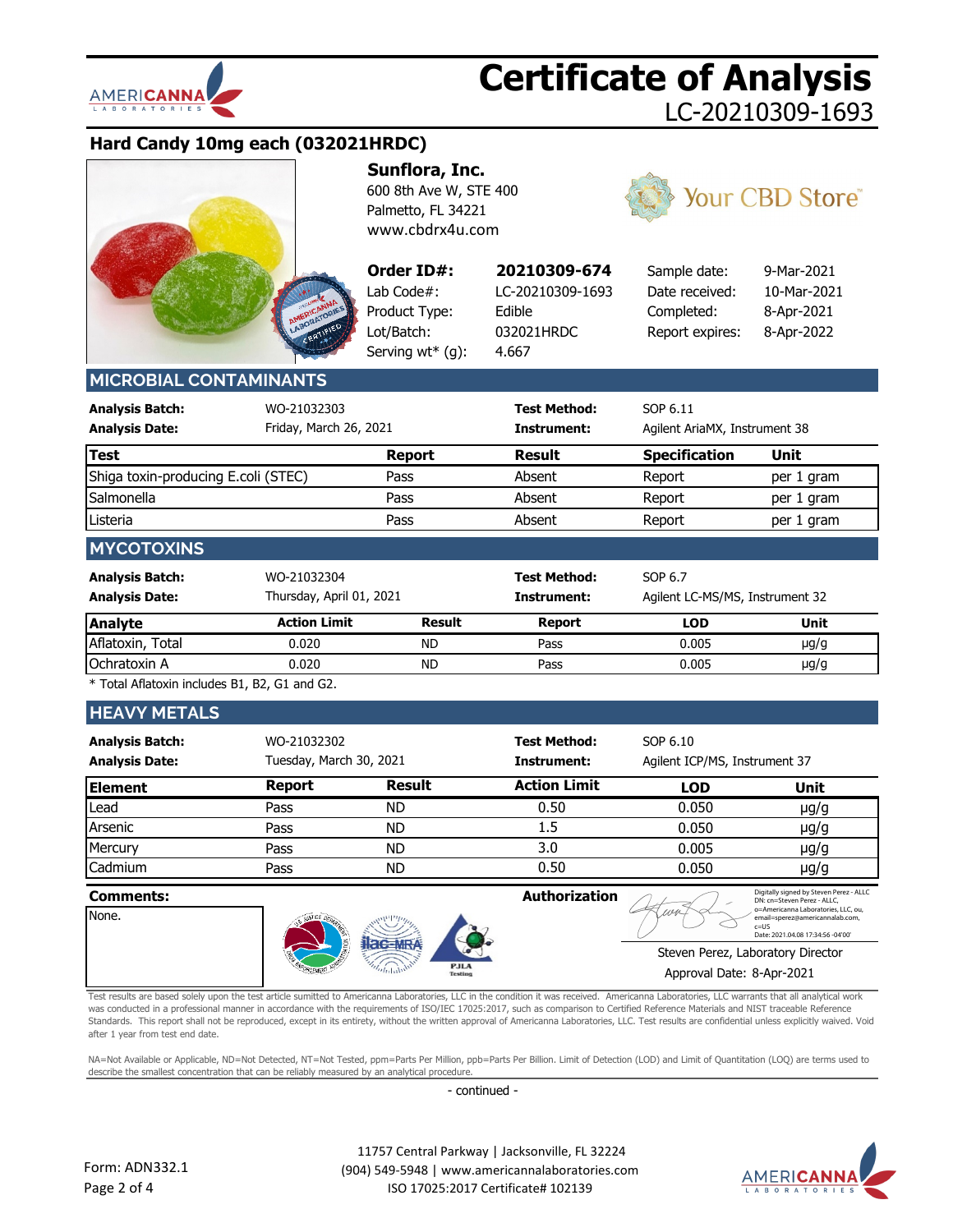

# **Hard Candy 10mg each (032021HRDC)**



**Sunflora, Inc.**

600 8th Ave W, STE 400 Palmetto, FL 34221 [www.cbdrx4u.com](http://www.cbdrx4u.com/)

## **Order ID#:**

Product Type: Edible Lot/Batch: 032021HRDC Serving wt\* (g):

Lab Code#: LC-20210309-1693

4.667



**Your CBD Store®** 

# **PESTICIDES**

**Analysis Batch:** WO-21032304 **Test Method:** SOP 6.7

**Analysis Date: Instrument:** Agilent LC-MS/MS, Instrument 32 Thursday, April 01, 2021

| <b>Analyte</b>      | <b>Action Level</b> | Result $(\mu g/g)$ | <b>Analyte</b>     | <b>Action Level</b> | Result (µg/g) |
|---------------------|---------------------|--------------------|--------------------|---------------------|---------------|
| Abamectin           | 0.30                | ND - Pass          | Hexythiazox        | 2.00                | ND - Pass     |
| Acephate            | 3.00                | ND - Pass          | Imazalil           | 0.10                | ND - Pass     |
| Acequinocyl         | 2.00                | ND - Pass          | Imidacloprid       | 1.00                | ND - Pass     |
| Acetamiprid         | 3.00                | ND - Pass          | Kresoxim methyl    | 1.00                | ND - Pass     |
| Aldicarb            | 0.10                | ND - Pass          | Malathion          | 3.00                | ND - Pass     |
| Azoxystrobin        | 3.00                | ND - Pass          | Metalaxyl          | 0.10                | ND - Pass     |
| Bifenazate          | 3.00                | ND - Pass          | Methiocarb         | 0.10                | ND - Pass     |
| Carbaryl            | 0.50                | ND - Pass          | Methomyl           | 0.10                | ND - Pass     |
| Carbofuran          | 0.10                | ND - Pass          | Mevinphos (I/II)   | 0.10                | ND - Pass     |
| Chlorantraniliprole | 3.00                | ND - Pass          | Myclobutanil       | 3.00                | ND - Pass     |
| Chlorfenapyr        | 0.05                | ND - Pass          | Naled              | 0.50                | ND - Pass     |
| Chlorpyrifos        | 0.10                | ND - Pass          | Oxamyl             | 1.50                | ND - Pass     |
| Coumaphos           | 0.10                | ND - Pass          | Phosmet            | 0.20                | ND - Pass     |
| Cypermethrin        | 1.00                | ND - Pass          | Piperonyl butoxide | 3.00                | ND - Pass     |
| Daminozide          | 0.10                | ND - Pass          | Prallethrin        | 0.40                | ND - Pass     |
| Diazinon            | 0.20                | ND - Pass          | Propiconazole      | 1.00                | ND - Pass     |
| <b>Dichlorvos</b>   | 0.10                | ND - Pass          | Propoxur           | 2.10                | ND - Pass     |
| Dimethoate          | 0.10                | ND - Pass          | Pyrethrins         | 1.00                | ND - Pass     |
| Dimethomorph (I/II) | 3.00                | ND - Pass          | Pyridaben          | 3.00                | ND - Pass     |
| <b>Ethoprophos</b>  | 0.10                | ND - Pass          | Spinetoram (J/L)   | 3.00                | ND - Pass     |
| Etofenprox          | 0.10                | $ND - Pass$        | Spinosad A + D     | 3.00                | ND - Pass     |
| Etoxazole           | 1.50                | ND - Pass          | Spiromesifen       | 3.00                | ND - Pass     |
| Fenhexamid          | 3.00                | ND - Pass          | Spirotetramat      | 3.00                | ND - Pass     |
| Fenoxycarb          | 0.10                | ND - Pass          | Spiroxamine (I/II) | 0.10                | ND - Pass     |
| Fenpyroximate       | 2.00                | ND - Pass          | Tebuconazole       | 1.00                | ND - Pass     |
| Fipronil            | 0.10                | ND - Pass          | Thiacloprid        | 0.10                | ND - Pass     |
| Flonicamid          | 2.00                | ND - Pass          | Thiamethoxam       | 1.00                | ND - Pass     |
| Fludioxonil         | 3.00                | ND - Pass          | Trifloxystrobin    | 3.00                | ND - Pass     |

| ND - Pass | Hexythiazox        | 2.00 | ND - Pass              |
|-----------|--------------------|------|------------------------|
| ND - Pass | Imazalil           | 0.10 | ND - Pass              |
| ND - Pass | Imidacloprid       | 1.00 | ND - Pass              |
| ND - Pass | Kresoxim methyl    | 1.00 | ND - Pass              |
| ND - Pass | Malathion          | 3.00 | ND - Pass              |
| ND - Pass | Metalaxyl          | 0.10 | ND - Pass              |
| ND - Pass | Methiocarb         | 0.10 | ND - Pass              |
| ND - Pass | Methomyl           | 0.10 | ND - Pass              |
| ND - Pass | Mevinphos (I/II)   | 0.10 | ND - Pass              |
| ND - Pass | Myclobutanil       | 3.00 | ND - Pass              |
| ND - Pass | Naled              | 0.50 | ND - Pass              |
| ND - Pass | Oxamyl             | 1.50 | ND - Pass              |
| ND - Pass | Phosmet            | 0.20 | ND - Pass              |
| ND - Pass | Piperonyl butoxide | 3.00 | ND - Pass              |
| ND - Pass | <b>Prallethrin</b> | 0.40 | ND - Pass              |
| ND - Pass | Propiconazole      | 1.00 | ND - Pass              |
| ND - Pass | Propoxur           | 2.10 | $ND - Pass$            |
| ND - Pass | Pyrethrins         | 1.00 | ND - Pass              |
| ND - Pass | Pyridaben          | 3.00 | $\overline{ND}$ - Pass |
| ND - Pass | Spinetoram (J/L)   | 3.00 | ND - Pass              |
| ND - Pass | Spinosad A + D     | 3.00 | ND - Pass              |
| ND - Pass | Spiromesifen       | 3.00 | ND - Pass              |
| ND - Pass | Spirotetramat      | 3.00 | ND - Pass              |
| ND - Pass | Spiroxamine (I/II) | 0.10 | ND - Pass              |
| ND - Pass | Tebuconazole       | 1.00 | ND - Pass              |
| ND - Pass | Thiacloprid        | 0.10 | ND - Pass              |
| ND - Pass | Thiamethoxam       | 1.00 | ND - Pass              |



Test results are based solely upon the test article sumitted to Americanna Laboratories, LLC in the condition it was received. Americanna Laboratories, LLC warrants that all analytical work was conducted in a professional manner in accordance with the requirements of ISO/IEC 17025:2017, such as comparison to Certified Reference Materials and NIST traceable Reference Standards. This report shall not be reproduced, except in its entirety, without the written approval of Americanna Laboratories, LLC. Test results are confidential unless explicitly waived. Void after 1 year from test end date.

NA=Not Available or Applicable, ND=Not Detected, NT=Not Tested, ppm=Parts Per Million, ppb=Parts Per Billion. Limit of Detection (LOD) and Limit of Quantitation (LOQ) are terms used to describe the smallest concentration that can be reliably measured by an analytical procedure

- continued -



 11757 Central Parkway | Jacksonville, FL 32224 (904) 549-5948 | www.americannalaboratories.com ISO 17025:2017 Certificate# 102139



Digitally signed by Steven Perez - ALLC